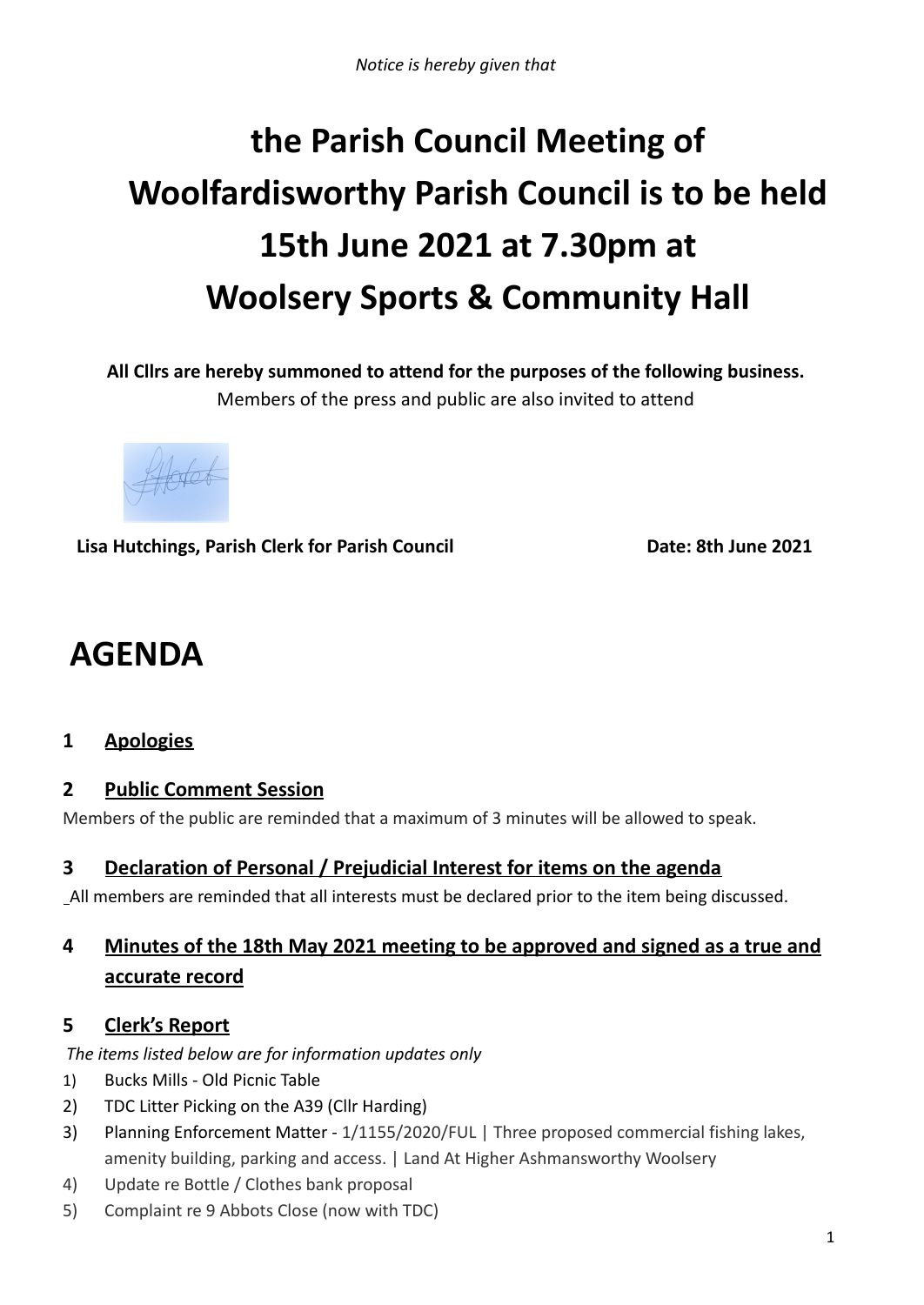## **6 Reports from County Cllr, District Cllr and Parish Cllrs**

## **7 Planning Applications**

## **Applications**

## **[Replacement of 1no. window & 1no. set of French doors](https://publicaccess.torridge.gov.uk/online-applications/applicationDetails.do?activeTab=summary&keyVal=QSZTGPQKN0500&prevPage=inTray) to the North [elevation of dwelling](https://publicaccess.torridge.gov.uk/online-applications/applicationDetails.do?activeTab=summary&keyVal=QSZTGPQKN0500&prevPage=inTray)**

**Corner Cottage Bucks Mills Bideford Devon EX39 5DY**

**Ref. No: 1/0549/2021/FUL - Submission date 2nd July 2021**

## **Decisions & Appeals – FYI**

1/0294/2021/FUH - Demolition of single storey lean-to and erection of two storey extension. 1 Moorman, Woolsery - **Application granted.**

## **8 Progress of Highways Issues**

#### **Woolsery**

Inspection Pit (between Kennerland Cross and the Passing Place) - Reported to Highways

#### **Bucks Cross**

- Update re Bucks Mills Road Closure End of June / July (date to be confirmed)
- A39 Bucks Straight Resurfacing and Stage 4 Safety Audit

## **Road Closures**

- **9. Bucks Mills First Time Sewerage Application SWW (Cllr Spittles)**
- **10. Affordable Housing - Way Forward (Cllr Hill)**

## **11. Parish Plan 2021 - Updates (Cllr Hill)**

Presentation by TDC on Parish Plan and Neighbourhood Plan - July 2021

## **12. Update from MXB Sub-Committee (Cllr Heywood)**

Update from meeting 10th June 2021

## **13. Policies & Procedures to review**

**Standing Orders**